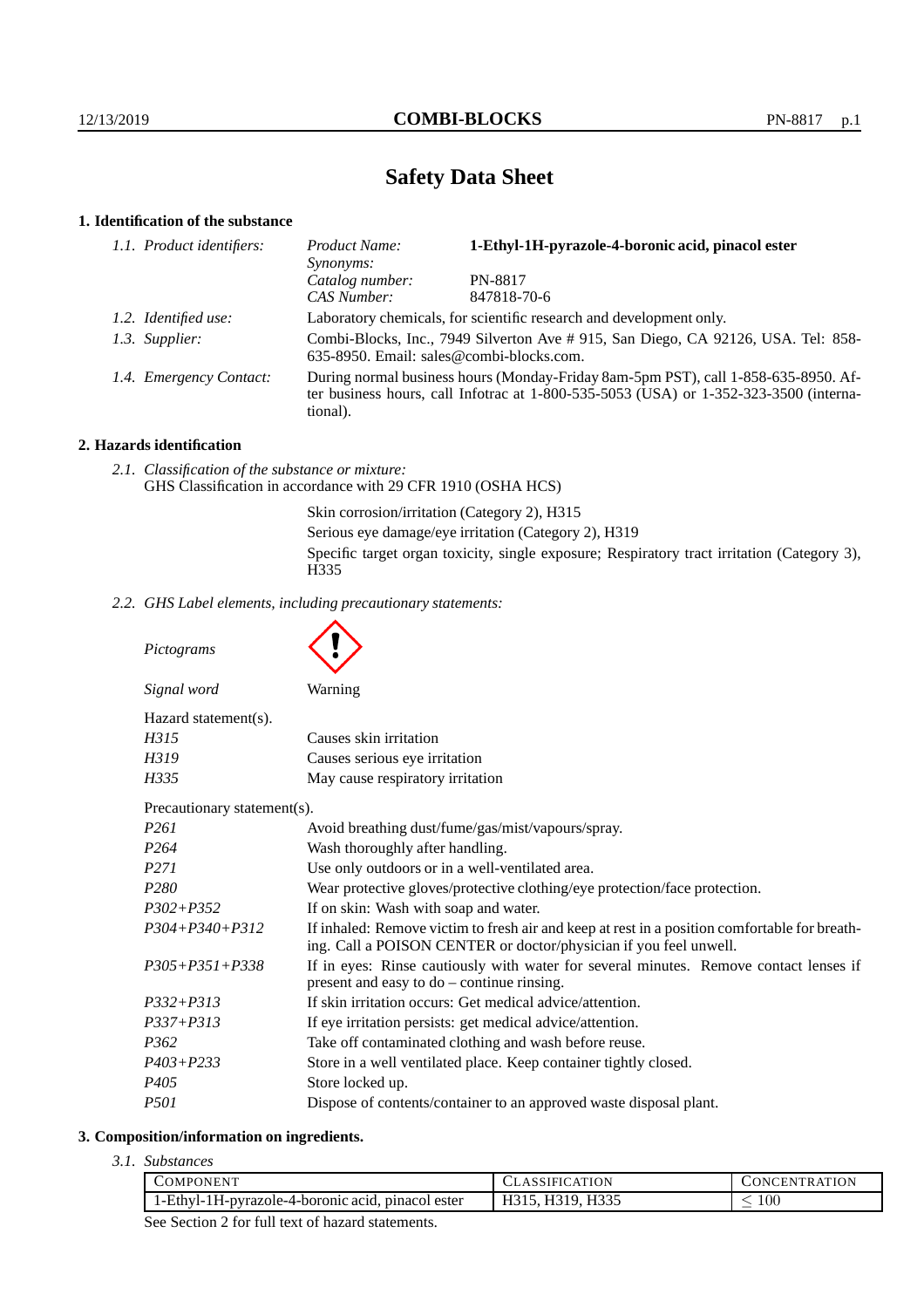## **4. First aid measures**

*4.1. Description of first aid measures.*

| General advice:          | Consult a physician. Show this safety data sheet to the doctor in attendance. Move out of<br>dangerous area.                                         |
|--------------------------|------------------------------------------------------------------------------------------------------------------------------------------------------|
| If inhaled:              | Remove victim to fresh air and keep at rest in a position comfortable for breathing. Call a<br>POISON CENTER or doctor/physician if you feel unwell. |
| In case of skin contact: | Wash with soap and water.                                                                                                                            |
| In case of eve contact:  | Rinse cautiously with water for several minutes. Remove contact lenses if present and<br>easy to $do$ – continue rinsing.                            |
| If swallowed:            | Wash out mouth with copious amounts of water for at least 15 minutes. Seek medical<br>attention.                                                     |

- *4.2. Most important symptoms and effects, both acute and delayed:* See Section 2.2 and/or in Section 11.
- *4.3. Indication of any immediate medical attention and special treatment needed:* No data.

#### **5. Fire fighting measures**

- *5.1. Extinguishing media:* Use dry sand, dry chemical or alcohol-resistant foam for extinction.
- *5.2. Special hazards arising from the substance or mixture:* Carbon monoxide, nitrogen oxides.
- *5.3. Advice for firefighters:* Wear self-contained breathing apparatus for firefighting if necessary.
- *5.4. Further information:* No data available.

#### **6. Accidental release measures**

- *6.1. Personal precautions, protective equipment and emergency procedures:* Ensure adequate ventilation. Use personal protective equipment.
- *6.2. Environmental precautions:* Should not be released into the environment. See Section 12 for additional ecological information.
- *6.3. Methods and materials for containment and cleaning up:* Sweep up or vacuum up spillage and collect in suitable container for disposal.
- *6.4. Reference to other sections:* Refer to protective measures listed in Sections 8 and 13.

#### **7. Handling and storage**

- *7.1. Precautions for safe handling:* Avoid contact with skin and eyes. Avoid inhalation of vapour or mist. Keep away from sources of ignition - No smoking. Take measures to prevent the build up of electrostatic charge. For precautions see section 2.2.
- *7.2. Conditions for safe storage, including any incompatibilities:* Store refrigerated. Keep container tightly closed in a dry and well-ventilated place. Containers which are opened must be carefully resealed and kept upright to prevent leakage.
- *7.3. Specific end use(s):* Laboratory chemicals, for scientific research and development only.

#### **8. Exposure Controls / Personal protection**

*8.1. Control parameters:*

*Components with workplace control parameters:* Contains no substances with occupational exposure limit values.

*8.2. Exposure controls:*

*Appropriate engineering controls:* Ensure that eyewash stations and safety showers are close to the workstation location. Ensure adequate ventilation, especially in confined areas. Use only under a chemical fume hood.

*Personal protective equipment:*

| Eye/face protection: | Wear appropriate protective eyeglasses or chemical safety goggles as described by OSHA's<br>eye and face protection regulations in 29 CFR 1910.133 or European Standard EN166.                                                                                                                                         |
|----------------------|------------------------------------------------------------------------------------------------------------------------------------------------------------------------------------------------------------------------------------------------------------------------------------------------------------------------|
| Skin protection:     | Handle with gloves. Gloves must be inspected prior to use. Use proper glove removal<br>technique (without touching glove's outer surface) to avoid skin contact with this product.<br>Dispose of contaminated gloves after use in accordance with applicable laws and good<br>laboratory practices. Wash and dry hands |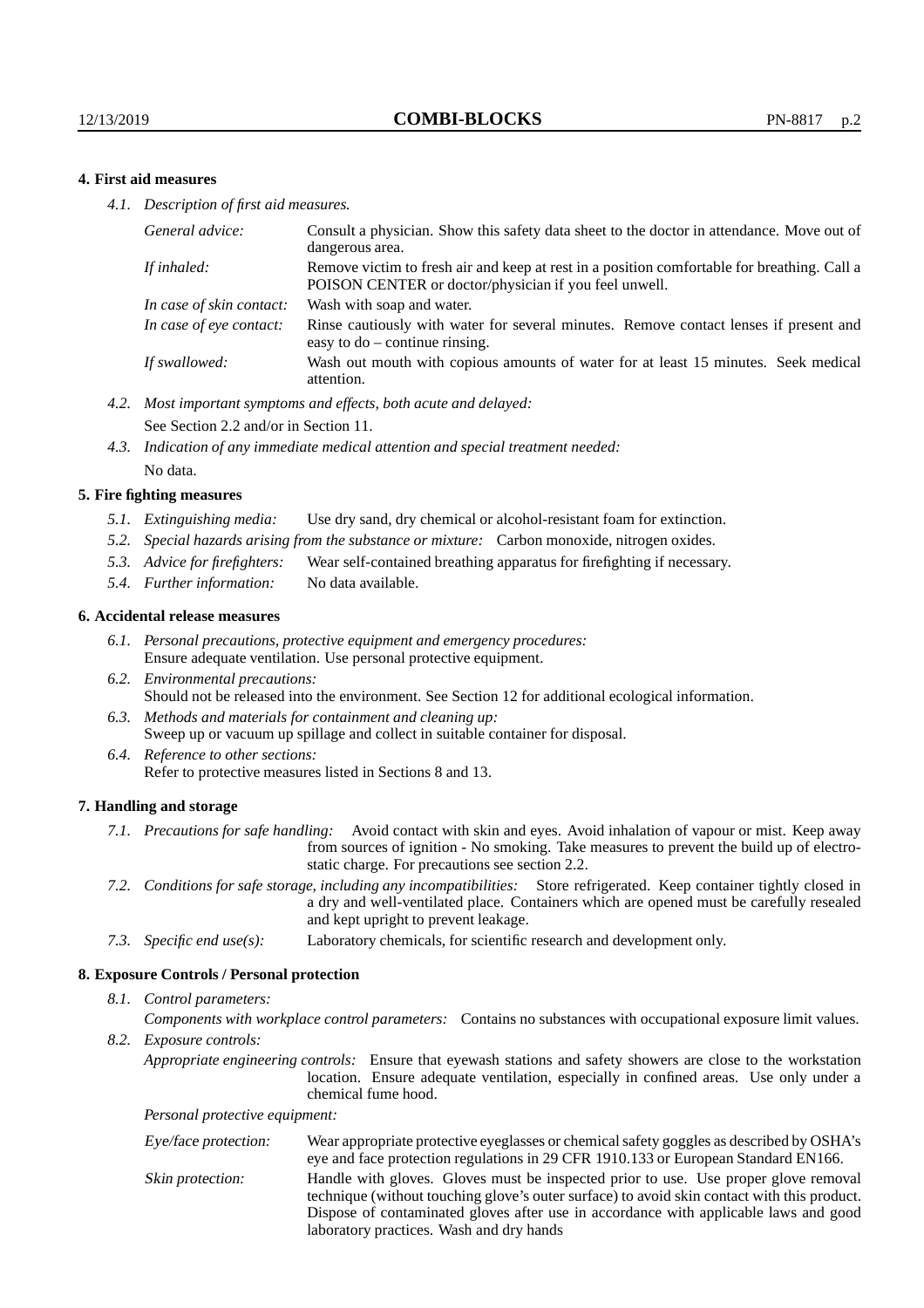| <b>Body Protection:</b>            |         | Complete suit protecting against chemicals, Flame retardant antistatic protective clothing. |
|------------------------------------|---------|---------------------------------------------------------------------------------------------|
|                                    |         | The type of protective equipment must be selected according to the concentration and        |
|                                    |         | amount of the dangerous substance at the specific workplace.                                |
| Respiratory protection:            |         | No protective equipment is needed under normal use conditions.                              |
| Control of environmental exposure: |         | Prevent further leakage or spillage if safe to do so. Do not let product enter              |
|                                    | drains. |                                                                                             |

## **9. Physical and chemical properties**

*9.1. Information on basic physical and chemical properties*

| (a)     | Appearance:                                   | No data            |
|---------|-----------------------------------------------|--------------------|
| (b)     | Odour:                                        | No data            |
| (c)     | Odour Threshold:                              | No data            |
| (d)     | pH:                                           | No data            |
| (e)     | Melting point/freezing point:                 | $40 - 50^{\circ}C$ |
| (f)     | Initial boiling point and boiling range:      | No data            |
| (g)     | Flash point:                                  | No data            |
| (h)     | Evaporatoin rate:                             | No data            |
| (i)     | Flammability (solid, gas):                    | No data            |
| (j)     | Upper/lower flammability or explosive limits: | No data            |
| (k)     | Vapour pressure:                              | No data            |
| (1)     | Vapour density:                               | No data            |
| (m)     | Relative density:                             | No data            |
| (n)     | Water solubility:                             | No data            |
| $\circ$ | Partition coefficient: n-octanol/water:       | No data            |
| (p)     | Auto-ignition:                                | No data            |
| (q)     | Decomposition temperature:                    | No data            |
| (r)     | Viscosity:                                    | No data            |
| (s)     | Explosive properties:                         | No data            |
| (t)     | Oxidizing properties:                         | No data            |

*9.2. Other safety information:*

| Formula          | $C_{11}H_{19}BN_2O_2$ |
|------------------|-----------------------|
| Molecular weight | 222.1                 |
| CAS Number       | 847818-70-6           |

## **10. Stability and reactivity**

- *10.1. Reactivity* No data
- *10.2. Chemical stability* Stable under recommended storage conditions.
- *10.3. Possibility of hazardous reactions* No data
- *10.4. Conditions to avoid*
- *10.5. Incompatible material* No data.
- *10.6. Hazardous decomposition products:*

Hazardous decomposition products formed under fire conditions: Carbon monoxide, nitrogen oxides. Other decomposition products: No data In the event of fire: See Section 5.

## **11. Toxicological information**

*11.1 Information on toxicological effects*

| Acute toxicity:                    | ,,                                |
|------------------------------------|-----------------------------------|
| Skin irritation/corrosion:         | No data available.                |
| Eye damage/irritation:             | Causes serious eye irritation.    |
| Respiratory or skin sensitization: | May cause respiratory irritation. |
| Germ cell mutagenicity:            | No data available.                |
| Carcinogenicity:                   | No data available.                |
| Reproductive toxicity:             | No data available.                |